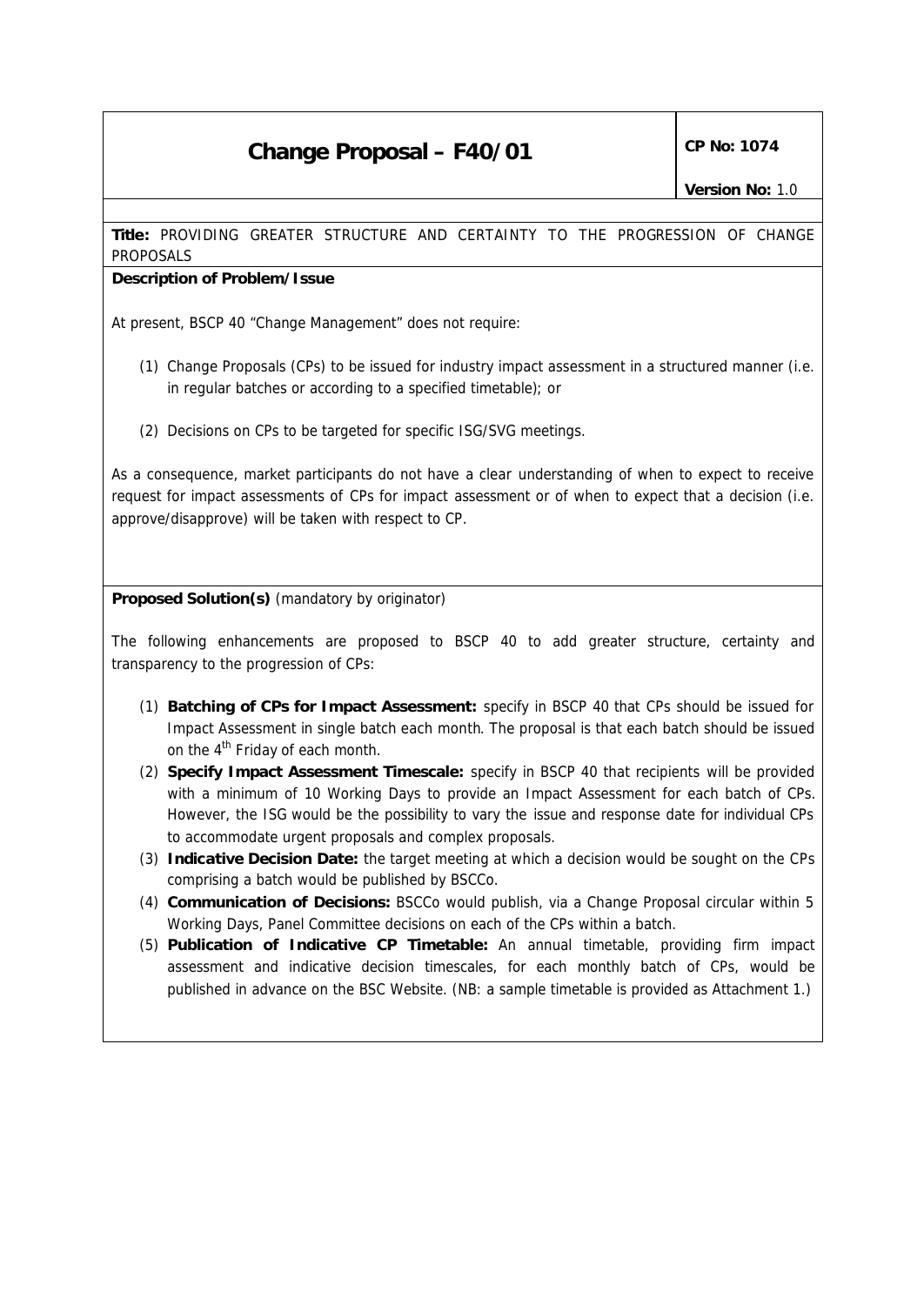# **Change Proposal – F40/01** CP No: 1074

*Version No: 1.0*

**Justification for Change** *(mandatory by originator)*

The batching of CPs and the issuing of them according to a published timetable is an existing and proven practice under the Master Registration Agreement (MRA).

Issuing CPs in batches according to a defined timetable and targeting decisions for specified ISG/SVG meetings would assist the resource planning of market participants and provide greater structure and certainty to the assessment of CPs.

Publication of the assessment timetable on the BSC Website, including indicative decision dates as well as firm impact assessment timescales, in advance on an annual basis would enhance the transparency of the change management procedures.

## **Configurable Items Potentially Affected by Proposed Solution(s)**

BSCP 40 "Change Management" would need to be amended allowing the following lines:

- (1) Add a table at the beginning of Section 3 'Interface and Timetable Information' documenting the process (i.e. including timing and content) for publication of the assessment timetable for each monthly batch in the following year.
- (2) Amend Section 3.2 'Impact Assessment' as follows:
	- a. Amend process description to reflect the fact CPs would be issued in a single batch each month on the  $4<sup>th</sup>$  Friday;
	- b. Amend process description to reflect the fact the timescale for Impact Assessment responses would a minimum of 10 Working Days.
	- c. Amend final step to end of process requiring BSCCo to publish Panel Committee decisions within 5 Working Days of the meeting at which they were made.

#### **Impact on Core Industry Documents**

None

**Related Changes and/or Projects** 

None